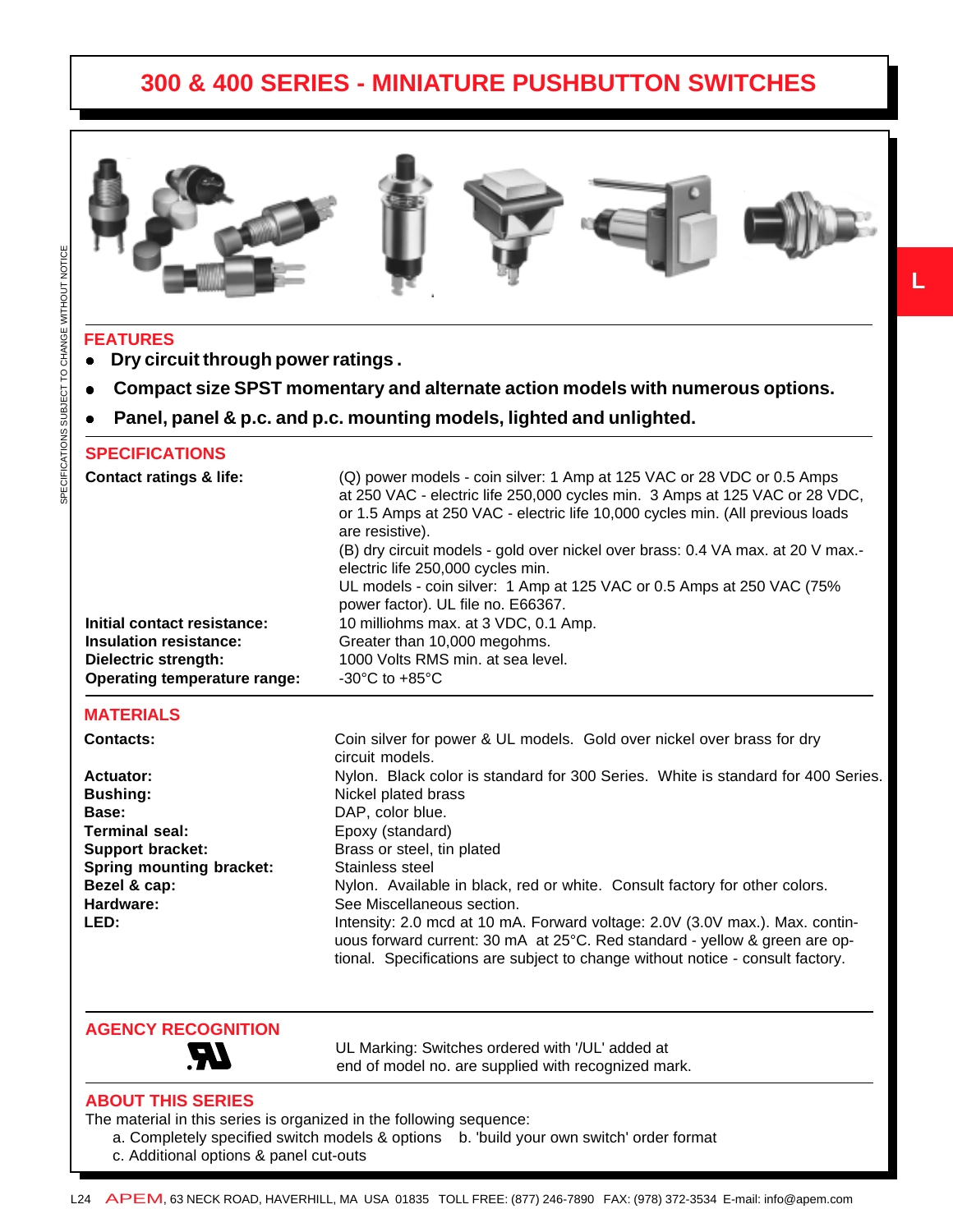**L**



SPECIFICATIONS SUBJECT TO CHANGE WITHOUT NOTICE SPECIFICATIONS SUBJECT TO CHANGE WITHOUT NOTICE

APEM, 63 NECK ROAD, HAVERHILL, MA USA 01835 TOLL FREE: (877) 246-7890 FAX: (978) 372-3534 E-mail: info@apem.ca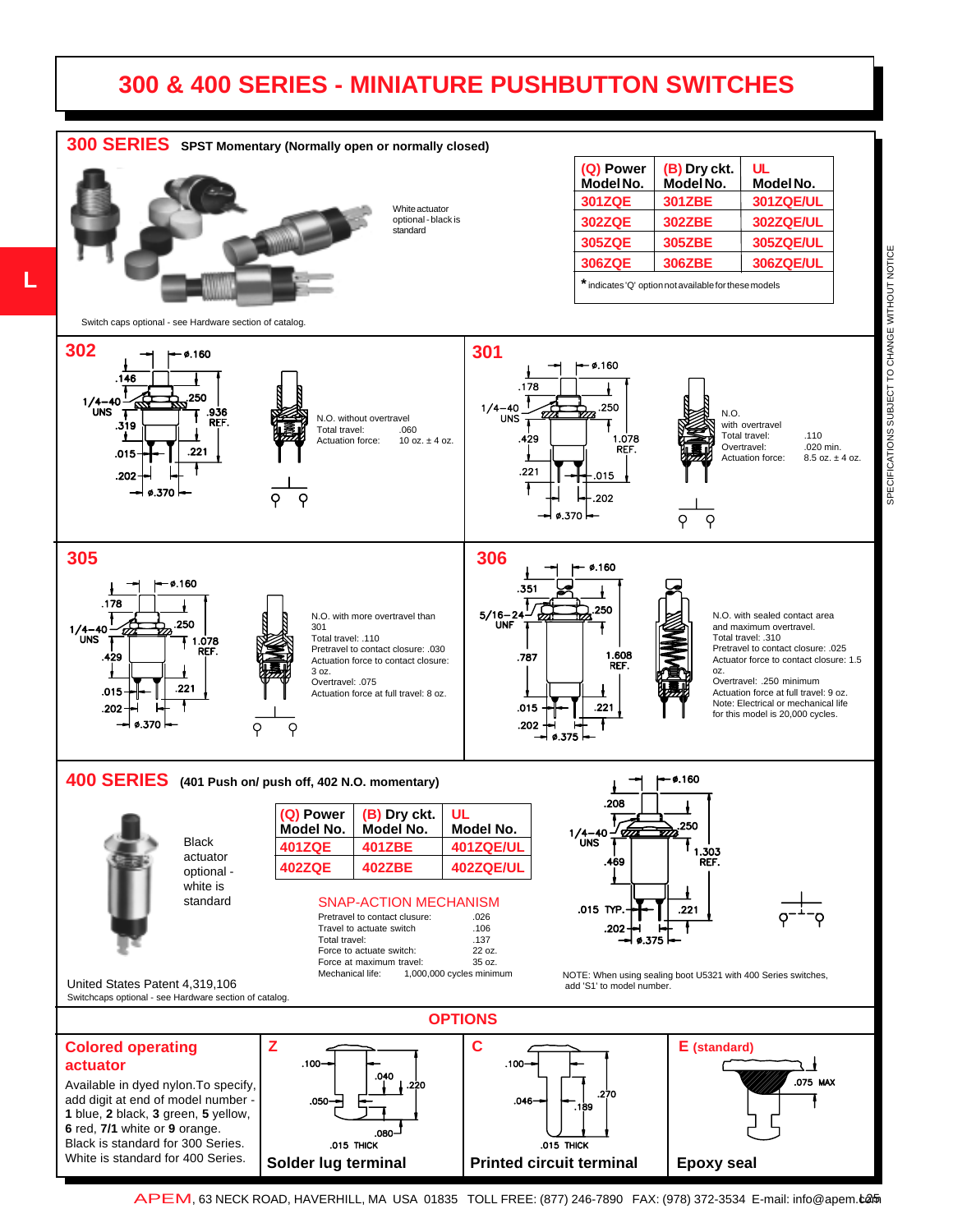

L26 APEM, 63 NECK ROAD, HAVERHILL, MA USA 01835 TOLL FREE: (877) 246-7890 FAX: (978) 372-3534 E-mail: info@apem.com

**L**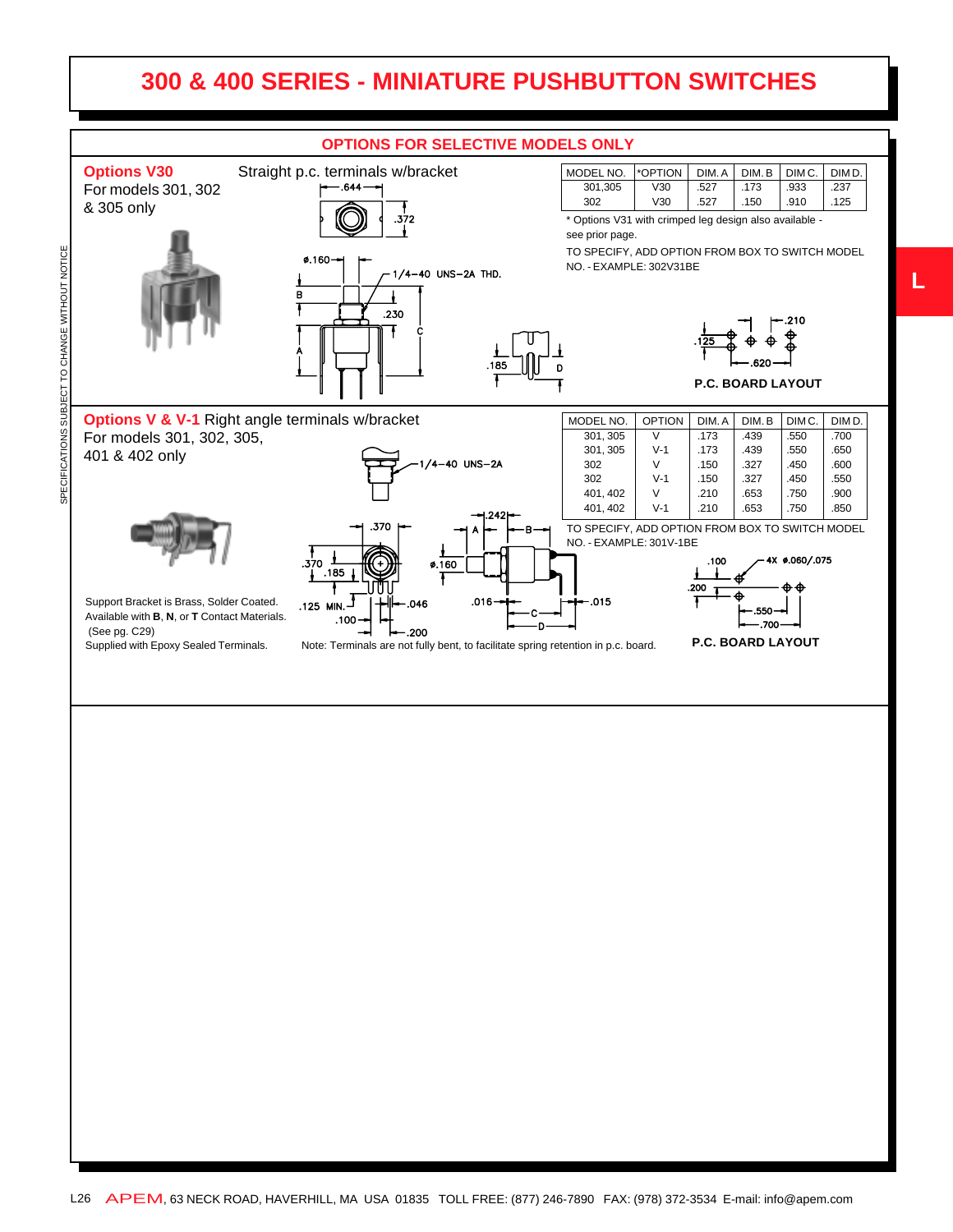

**Additional ordering information:** Commonly ordered models are shown above and on prior pages with complete model numbers and specifications. Below is an order format that enables you to 'build your own switch' and specify the correct switch model number by simply selecting from all available options shown and filling in the boxes.

#### **'BUILD YOUR OWN SWITCH' ORDER FORMAT**

Fill in boxes with selections shown for **Model Structure**, then add **Options** selections for complete model number. Allowable options are shown below each respective box with brief description - see option dwgs. & info. following. Notes: 'NONE' indicates box may be left empty. Not all combinations can be made - see other pages of Series.

#### **Model Structure:**

| <b>Series</b>                                                                                                 | <b>Actuators</b>                                                                                                                                                                                    | <b>Bushings</b>                                                                     | <b>Terminations</b>                                                                                                                                                                                                                 | <b>Contact materials</b><br>Sealing                                                                                                                                     |
|---------------------------------------------------------------------------------------------------------------|-----------------------------------------------------------------------------------------------------------------------------------------------------------------------------------------------------|-------------------------------------------------------------------------------------|-------------------------------------------------------------------------------------------------------------------------------------------------------------------------------------------------------------------------------------|-------------------------------------------------------------------------------------------------------------------------------------------------------------------------|
|                                                                                                               |                                                                                                                                                                                                     |                                                                                     |                                                                                                                                                                                                                                     | E.                                                                                                                                                                      |
| 3<br>0<br>-1<br>3<br>0<br>$\mathbf{2}$<br>3<br>5<br>0<br>3<br>0<br>6<br>0<br>4<br>1<br>4<br>0<br>$\mathbf{2}$ | (NONE)<br><b>S</b> Long (see<br>dwg. - specify<br>for all models<br>with bezels-<br>not available<br>for 306).<br>1 For<br>S.<br>400 Series<br>switches used<br>with sealing<br>boot U5321<br>only. | (NONE)<br>15/32" thd'd.<br>т.<br>1<br>(see dwg -<br>for 301,<br>303 & 305<br>only). | <b>Solderlug</b><br><b>Printed circuit</b><br>$\mathsf{v}$<br>Right angle p.c. term-<br>v<br>inals for 301, 302, 305,<br>$\mathbf{1}$<br>$\blacksquare$<br>401 & 402 only (see dwg.).<br>۷<br><b>0</b> Straight p.c. terminals<br>3 | <b>B</b> Gold<br>Epoxy<br>Q Coin silver<br>terminal<br>(Not avail-<br>seal is<br>able with<br>standard<br>303 & 304)<br>N Economy<br>gold<br><b>T</b> Economy<br>silver |
| Recognitions                                                                                                  |                                                                                                                                                                                                     |                                                                                     |                                                                                                                                                                                                                                     | Switch caps for switches without<br>bezels also available - see Hardware<br>section of catalog.                                                                         |
| (NONE)<br>/UL                                                                                                 |                                                                                                                                                                                                     |                                                                                     |                                                                                                                                                                                                                                     | Example of completely specified<br>model number:<br>301SZQE/UL                                                                                                          |

APEM, 63 NECK ROAD, HAVERHILL, MA USA 01835 TOLL FREE: (877) 246-7890 FAX: (978) 372-3534 E-mail: info@apem.tom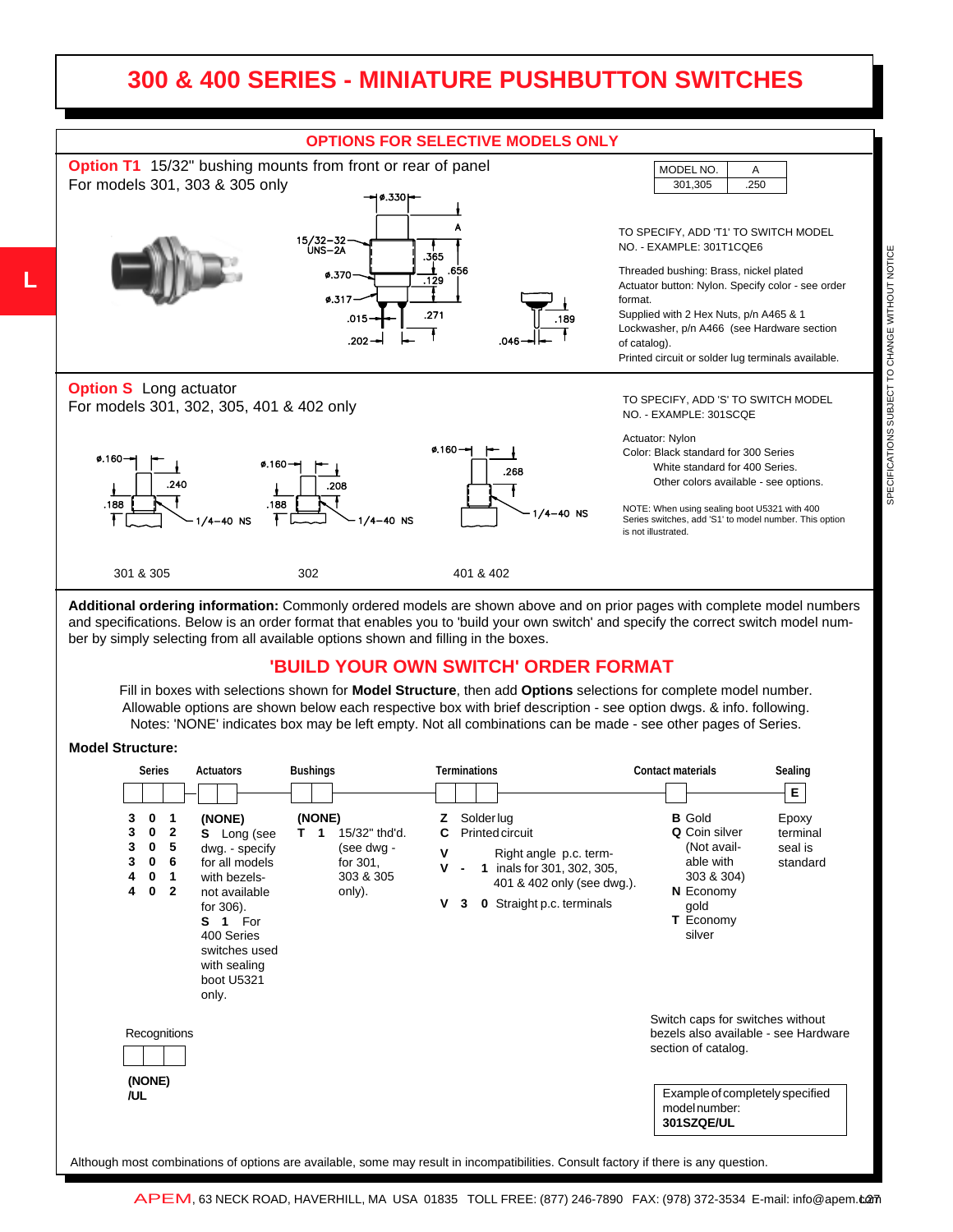**L**

|                                                 |                                                                                                                                                                                                                                                   | <b>CONTACT MATERIAL OPTIONS</b>                                                                                                                                                                                                                                                                                                                     |  |  |  |  |  |
|-------------------------------------------------|---------------------------------------------------------------------------------------------------------------------------------------------------------------------------------------------------------------------------------------------------|-----------------------------------------------------------------------------------------------------------------------------------------------------------------------------------------------------------------------------------------------------------------------------------------------------------------------------------------------------|--|--|--|--|--|
|                                                 | В                                                                                                                                                                                                                                                 | Dry circuit - gold over nickel over brass.<br>RATING: 0.4 Volt-Amps (VA) max. at 20 V max.<br>ELECTRIC LIFE: 250,000 cycles minimum.                                                                                                                                                                                                                |  |  |  |  |  |
|                                                 | Q                                                                                                                                                                                                                                                 | Power circuit - coin silver.<br>RATING: 1 Amp at 120 VAC or 28 VDC or 0.5 Amps at 250 VAC. ELECTRIC LIFE: 250,000 cycles minimum at full load.<br>Also - 3 Amps at 120 VAC or 28 VDC or 1.5 Amps at 250 VAC. ELECTRIC LIFE: 10,000 cycles minimum at full load.                                                                                     |  |  |  |  |  |
| SPECIFICATIONS SUBJECT TO CHANGE WITHOUT NOTICE | G                                                                                                                                                                                                                                                 | Dry circuit or power circuit - gold over nickel over coin silver<br>RATINGS & ELECTRIC LIFE: Same as B & Q above -i.e.- can be used in either dry circuit or power circuit, however once<br>used in power circuit, switch cannot be re-used in dry circuit. This option permits customers to inventory one switch to<br>satisfy either application, |  |  |  |  |  |
|                                                 | N                                                                                                                                                                                                                                                 | Dry circuit - gold over nickel over coin silver.<br>RATING: 0.4 Volt-Amps (VA) max. at 20 V max. Note- less gold than B option.<br>ELECTRIC LIFE: 10,000 cycles min. at 13 cycles per minute.                                                                                                                                                       |  |  |  |  |  |
|                                                 |                                                                                                                                                                                                                                                   | Power circuit - Silver plate over brass.<br>RATING: 0.5 Amps at 120 VAC or 0.25 Amps at 250 VAC (resistive loads).<br>ELECTRIC LIFE: 10,000 cycles min. at 13 cycles per minute.                                                                                                                                                                    |  |  |  |  |  |
|                                                 |                                                                                                                                                                                                                                                   | Solder dipped terminals and custom<br>contact plating available - contact factory.                                                                                                                                                                                                                                                                  |  |  |  |  |  |
|                                                 | <b>UL OPTION</b>                                                                                                                                                                                                                                  |                                                                                                                                                                                                                                                                                                                                                     |  |  |  |  |  |
|                                                 | For power circuits - coin silver<br>/UL<br>RATING: 1.0 Amps at 125 VAC or 0.5 Amps at 250 VAC (75% power factor).<br>Underwriter Laboratories file no. E66367. Note - applicable only to terminations with coin silver contacts (Q or G options). |                                                                                                                                                                                                                                                                                                                                                     |  |  |  |  |  |
|                                                 |                                                                                                                                                                                                                                                   | <b>HARDWARE</b>                                                                                                                                                                                                                                                                                                                                     |  |  |  |  |  |
|                                                 |                                                                                                                                                                                                                                                   | <b>HARDWARE SUPPLIED</b>                                                                                                                                                                                                                                                                                                                            |  |  |  |  |  |
|                                                 | (See Hardware section of catalog)                                                                                                                                                                                                                 |                                                                                                                                                                                                                                                                                                                                                     |  |  |  |  |  |
|                                                 | Panel mounted 300 Series switches with threaded 1/4" bushing are supplied with 1 Hex Nut A112 and 1 Lockwasher A115.                                                                                                                              |                                                                                                                                                                                                                                                                                                                                                     |  |  |  |  |  |
|                                                 | Panel mounted 300 Series switches with threaded 15/32" bushing are supplied with 2 Hex Nuts A465 and 1 Lockwasher A466.                                                                                                                           |                                                                                                                                                                                                                                                                                                                                                     |  |  |  |  |  |
|                                                 | Panel mounted 306 Series switches with threaded 5/16" bushing are supplied with 1 Hex Nut A713 and 1 Lockwasher A734.                                                                                                                             |                                                                                                                                                                                                                                                                                                                                                     |  |  |  |  |  |
|                                                 | Panel mounted 400 Series switches with threaded bushing are supplied with 1 Panel Dress Nut A274 and 1 Lockwasher A115.                                                                                                                           |                                                                                                                                                                                                                                                                                                                                                     |  |  |  |  |  |
|                                                 | <b>PANEL CUT-OUTS</b>                                                                                                                                                                                                                             |                                                                                                                                                                                                                                                                                                                                                     |  |  |  |  |  |
|                                                 |                                                                                                                                                                                                                                                   | $0.468^{+.003}_{-.000}$<br>$\phi$ .250 $\pm$ .003                                                                                                                                                                                                                                                                                                   |  |  |  |  |  |
|                                                 |                                                                                                                                                                                                                                                   | Accepts all 1/4" threaded bushings<br>Accepts all 15/32" threaded bushings                                                                                                                                                                                                                                                                          |  |  |  |  |  |
|                                                 |                                                                                                                                                                                                                                                   |                                                                                                                                                                                                                                                                                                                                                     |  |  |  |  |  |
|                                                 |                                                                                                                                                                                                                                                   |                                                                                                                                                                                                                                                                                                                                                     |  |  |  |  |  |
|                                                 |                                                                                                                                                                                                                                                   |                                                                                                                                                                                                                                                                                                                                                     |  |  |  |  |  |
|                                                 |                                                                                                                                                                                                                                                   |                                                                                                                                                                                                                                                                                                                                                     |  |  |  |  |  |
|                                                 |                                                                                                                                                                                                                                                   |                                                                                                                                                                                                                                                                                                                                                     |  |  |  |  |  |